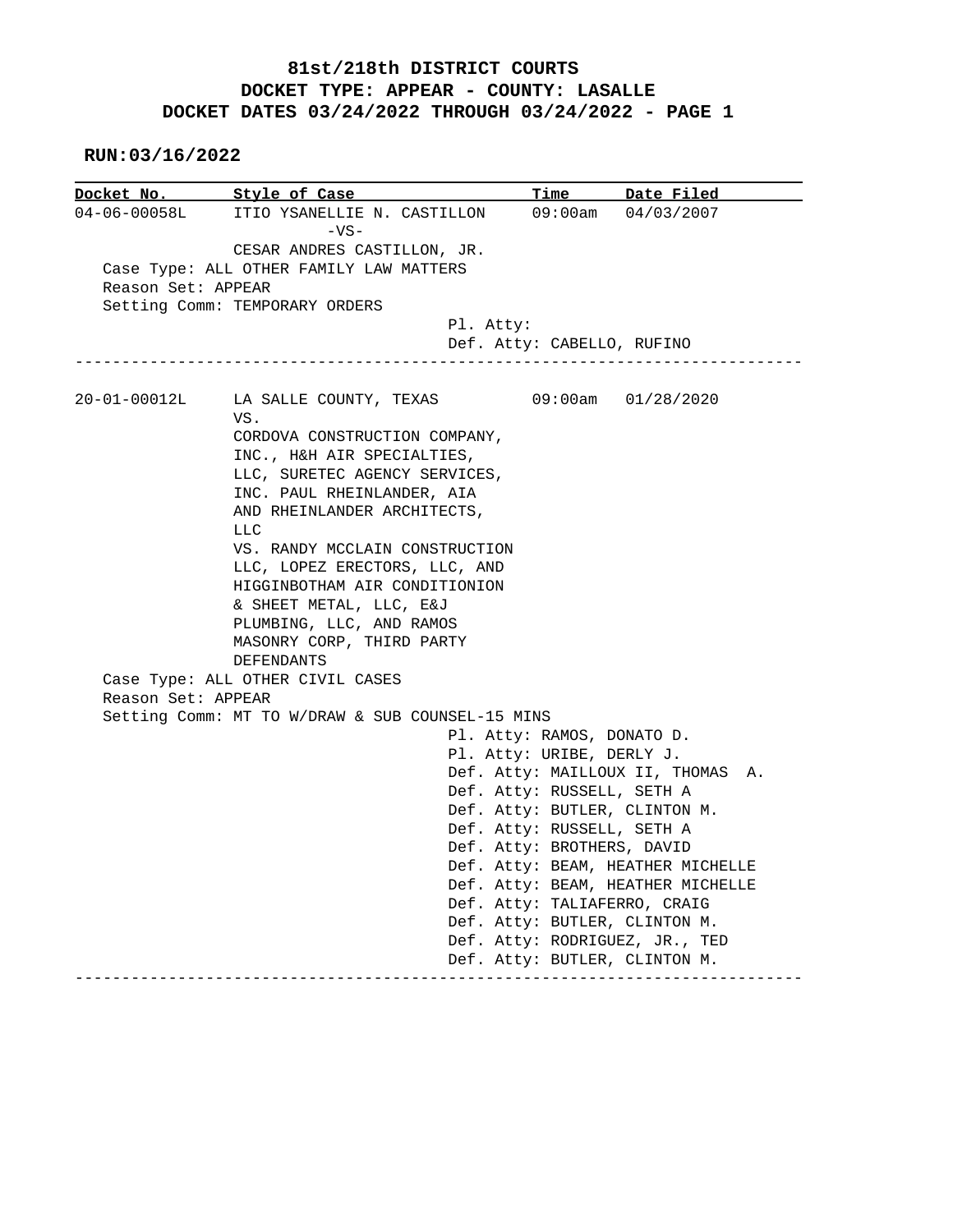## **81st/218th DISTRICT COURTS DOCKET TYPE: APPEAR - COUNTY: LASALLE DOCKET DATES 03/24/2022 THROUGH 03/24/2022 - PAGE 2**

 **RUN:03/16/2022**

| Docket No. Style of Case |                                                           |                             | Time Date Filed                    |
|--------------------------|-----------------------------------------------------------|-----------------------------|------------------------------------|
|                          | 20-08-00143L RENE BARRERA                                 |                             | 09:00am 08/10/2020                 |
|                          | VS.                                                       |                             |                                    |
|                          | ARCH TRANSPORT, LLC,                                      |                             |                                    |
|                          | A&T TRUCKING, LLC, BONUS                                  |                             |                                    |
|                          | TRANSPORTATION, LLC, AND                                  |                             |                                    |
|                          | SENAD HUSKIC                                              |                             |                                    |
|                          | Case Type: INJURY/DAMAGE INVOLVING VEHICLE                |                             |                                    |
| Reason Set: APPEAR       |                                                           |                             |                                    |
|                          | Setting Comm: PLTF'S 2ND MOTION TO COMPEL                 |                             |                                    |
|                          |                                                           | Pl. Atty: KING, RYAN DAVID  |                                    |
|                          |                                                           | Def. Atty: CANO, BRIAN G.   |                                    |
|                          |                                                           |                             | Def. Atty: MENDOZA, RONALD E.      |
|                          |                                                           | Def. Atty: WARREN, LARRY D. |                                    |
|                          |                                                           |                             |                                    |
|                          |                                                           |                             | Def. Atty: CLEMENTS, MERRITT       |
|                          |                                                           |                             |                                    |
|                          | 21-02-00013L KENNETH KRUEGER AND LYDIA 09:00am 02/11/2021 |                             |                                    |
|                          | KRUEGER                                                   |                             |                                    |
|                          | VS.                                                       |                             |                                    |
|                          | JESUS PALMERIN, JR. AND SUAREZ                            |                             |                                    |
|                          | BROS CRANE & HEAVY HAUL LLC                               |                             |                                    |
|                          |                                                           |                             |                                    |
|                          |                                                           |                             |                                    |
|                          | Case Type: INJURY/DAMAGE INVOLVING VEHICLE                |                             |                                    |
| Reason Set: APPEAR       |                                                           |                             |                                    |
|                          | Setting Comm: MT TO COMPEL MEDIATION-20 MINS              |                             |                                    |
|                          |                                                           |                             | Pl. Atty: SAGER, SCOTT BRADLEY     |
|                          |                                                           |                             | Pl. Atty: SAGER, SCOTT BRADLEY     |
|                          |                                                           |                             | Def. Atty: TREVINO JR., JOSE "JJ"  |
|                          |                                                           |                             |                                    |
|                          |                                                           |                             |                                    |
|                          | 21-08-00077L LORRIE MILLER                                |                             | 09:00am 08/02/2021                 |
|                          | V.                                                        |                             |                                    |
|                          | CATARINA A. AYALA                                         |                             |                                    |
|                          | Case Type: DEBT/CONTRACT - CONSUMER/DTPA                  |                             |                                    |
| Reason Set: APPEAR       |                                                           |                             |                                    |
| Setting Comm: TRO        |                                                           |                             |                                    |
|                          |                                                           |                             | Pl. Atty: PRO SE - MILLER, LORRIE  |
|                          |                                                           |                             | Def. Atty: RUSSELL, ELIZABETH ANNE |
|                          |                                                           |                             |                                    |
|                          |                                                           |                             |                                    |
|                          | THE STATE OF TEXAS                                        |                             | 09:00am 08/02/2021                 |
|                          | VS.                                                       |                             |                                    |
|                          | \$6,137 US CURRENCY                                       |                             |                                    |
|                          | Case Type: SEIZURE AND FORFEITURE                         |                             |                                    |
| Reason Set: APPEAR       |                                                           |                             |                                    |
| $21 - 08 - 00078L$       | Setting Comm: MSJ-10 MINS                                 |                             |                                    |
|                          |                                                           |                             | Pl. Atty: RICHMOND, J. WILLIAM     |